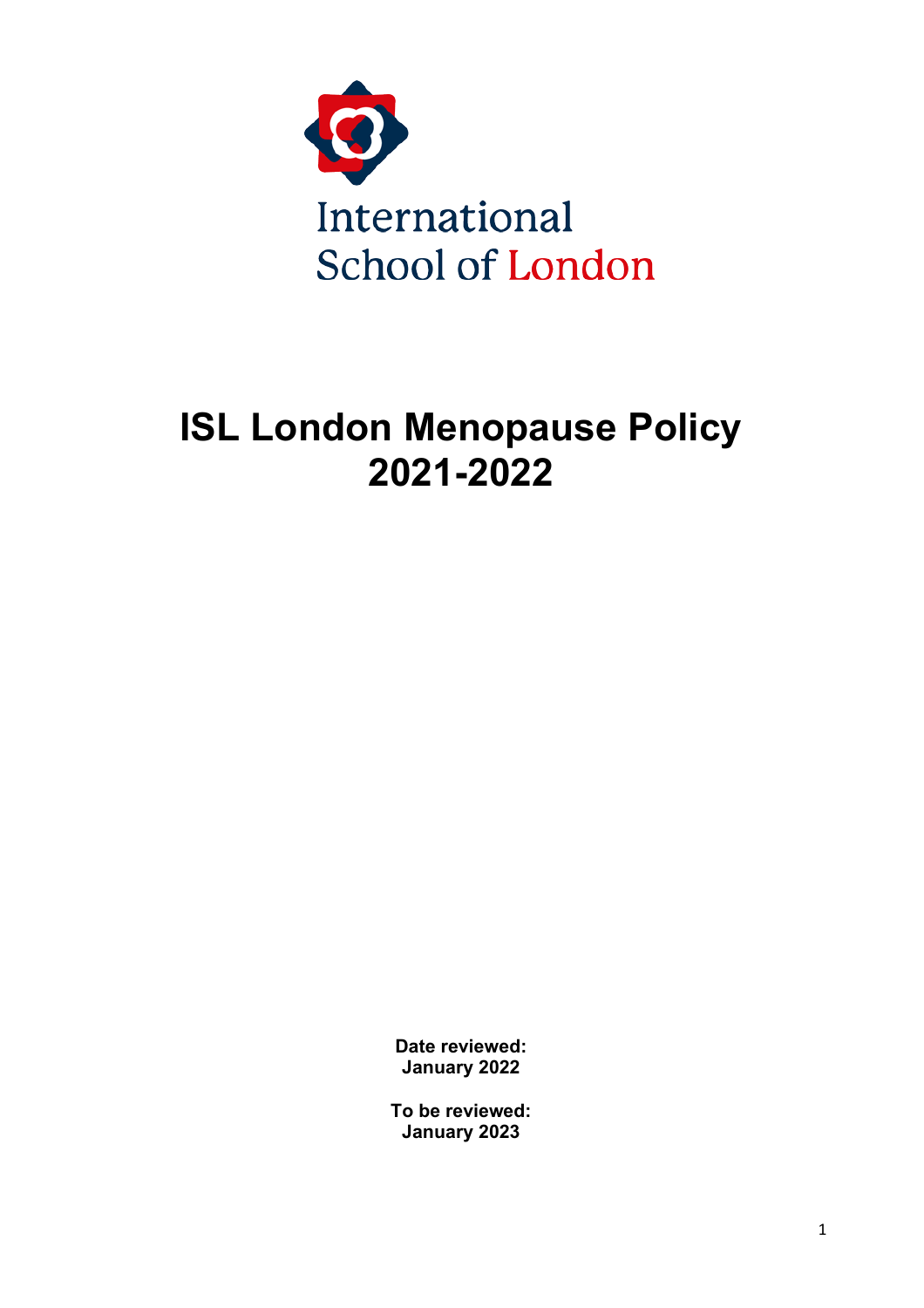#### **Mission statement**

Since 1972, we have established a welcoming and inclusive community. Our diverse cultures and languages drive all our learning experiences.

We nurture creativity and curiosity to stimulate deep thinking. We foster insight, compassion and resilience to enable us to play a meaningful part in a changing world.

#### **Vision statement**

We celebrate our stories, our worth and our purpose to make a difference in a shared world

At the International School of London, we believe in:

- Empowering students to maximise their learning opportunities and to fulfil their potential.
- Actively integrating cultural diversity in the curriculum.
- Creating inclusive, vibrant and innovative learning communities.
- Offering a diverse and extensive international programme that supports personal, social and professional growth. coming and inclusive community. Our diverse cultures and

#### **Purpose**

- International School of London is committed to providing an inclusive and supportive working environment for everyone who works here.
- Menopause is a natural part of every woman's life, and it isn't always an easy transition. With the right support, it can be much better. Whilst everywoman does not suffer with symptoms, supporting those who do willimprove their experience at work.
- Menopause should not be taboo or 'hidden'. We want everyone to understand what menopause is, and to be able to talk about it openly, without embarrassment. This is not just an issue for women, men should be aware too.
- The changing age of the UK's workforce means that between 75% and 80% of menopausal women are in work. Research shows that the majority of women are unwilling to discuss menopause-related health problems with their line manager, or ask for the support or adjustments that they may need.
- This policy sets out the guidelines for members of staff and line managers on providing the right support to manage menopausal symptoms at work. It isnot contractual, and does not form part of the terms and conditions of employment.

#### **SCOPE**

This policy applies to all International School of London staff and leadership.

#### **POLICY**

The aims of this policy are to:

 Foster an environment in which colleagues can openly and comfortablyinstigate conversations, or engage in discussions about menopause.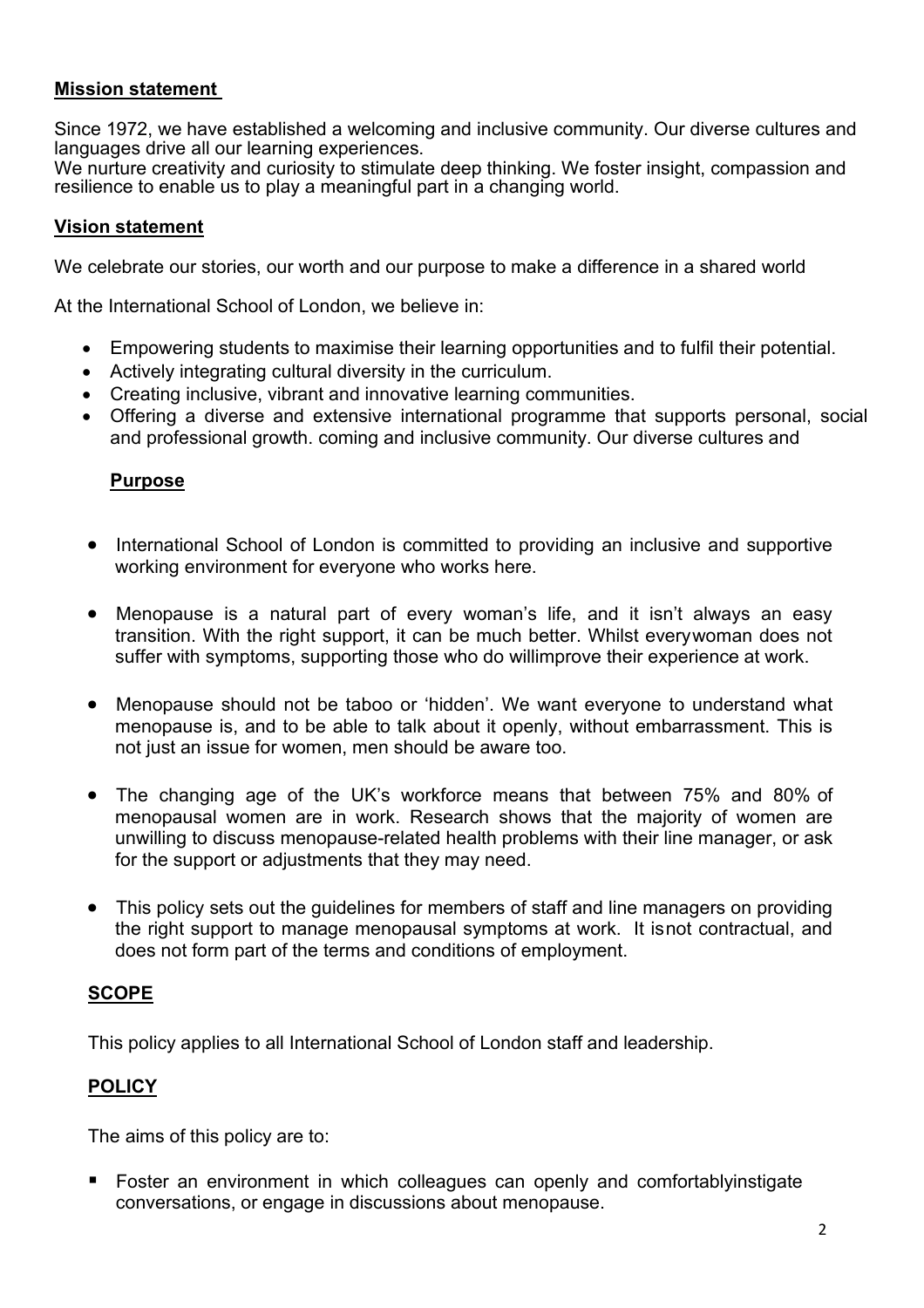- Ensure all staff understand what menopause is, can confidently have good conversations, and are clear on International School of London policy and practices.
- Educate and inform line managers about the potential symptoms of menopause, and how they can support women at work.
- **Ensure that women suffering with menopause symptoms feel confident to discuss it,** and ask for support and any reasonable adjustments so they can continue to be successful in their roles or studies.
- Reduce absenteeism due to menopausal symptoms.
- Assure women that we are a responsible employer, committed tosupporting their needs during menopause

## **Contents**

- 1) Definitions
- 2) Symptoms of Menopause
- 3) Drivers
- 4) Roles & Responsibilities

#### Appendices

- 1. Line manager's Guidance
	- 1a. Confidential Discussion Template
- 2. Menopause Advice Sheet
- 3. External Links

#### **1) Definitions**

- 1.1 **Menopause** is defined as a biological stage in a woman's life that occurs when she stops menstruating and reaches the end of her natural reproductive life. Usually, it is defined as having occurred when a woman has not had a period for twelve consecutive months (for women reaching menopause naturally). The average age for a woman to reach menopause is 51, however, it can be earlier or laterthan this due to surgery, illness or other reasons.
- 1.2. **Perimenopause** is the time leading up to menopause when a woman may experience changes, such as irregular periods or other menopausal symptoms. This can be years before menopause.
- 1.3. **Post menopause** is the time after menopause has occurred, starting when a woman has not had a period for twelve consecutive months.

#### **2) Symptoms of Menopause**

- 2.1. It is important to note that not every woman will notice every symptom, or even need help or support. However, 75% of women do experience some symptoms, and 25% could be classed as severe.
- 2.2. Symptoms can manifest both physically and psychologically including, but not exclusively, hot flushes, poor concentration, headaches, panic attacks, heavy/light periods, anxiety, and loss of confidence. Some women also experience difficulty sleeping.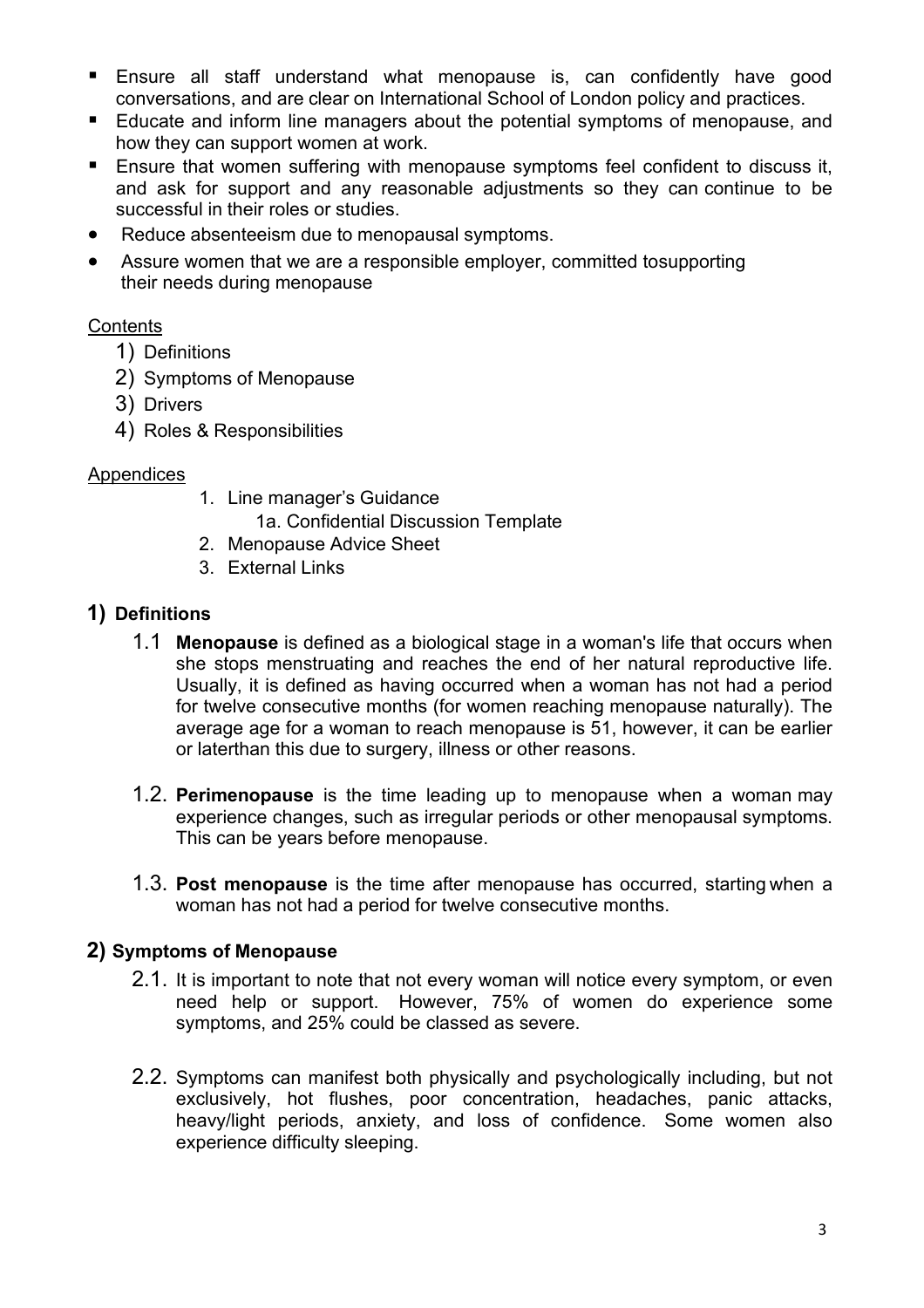# **3) Drivers**

- 3.1 International School of London has used guidance from the Faculty of Occupational Medicine (FOM), and the National Institute for Health and Care Excellence (NICE), to inform this policy. The NICE guidelines setout the recommendations for medical professionals when treatingmenopausal women, and for patients as to the treatment and guidance they should be offered.
- 3.2 Self-management, with support from International School of London, leadership and colleagues, will help to manage symptoms. Appendix 1 details some recommendations to support symptomatic women, and men who may need advice and support. Appendix 1a is a template to assist you in recording conversations, and agreed actions and adjustments,with members of staff.
- 3.3 In accordance with FOM and NICE guidelines, women should be advised to seek medical advice from their GP in the first instance. Appendix 2 offers a helpful guide for women on how to have constructive conversations about menopause with their doctor.

# **4. Roles and Responsibilities**

- 4.1. Members of staff**:**
	- 4.1.1. All staff are responsible for:
		- Taking a personal responsibility to look after theirhealth;
		- − Being open and honest in conversations with line managers/HR team;
		- If a member of staff is unable to speak to their line manager, or if their line manager is not supporting them, they can speak directly to the HR Manager oranother member of the SLT.
		- − Contributing to a respectful and productive working environment;
		- Being willing to help and support their colleagues;
		- − Understanding any necessary adjustments their colleagues are receiving as a result of their menopausal symptoms.
- 4.2. Line Managers (see Appendix 1 for Managers' Guidance)
	- 4.2.1. All line managers should:
		- Familiarise themselves with the Menopause Policy and Guidance;
		- Be ready and willing to have open discussions about menopause, appreciating the personal nature of the conversation, and treating the discussion sensitively and professionally;
		- − Use the guidance in Appendices 1 and 2, signposting and reviewing together, before agreeing with the individual how best they can be supported, and any adjustments required;
		- Record adjustments agreed, and actions to be implemented;
		- − Ensure ongoing dialogue and review dates;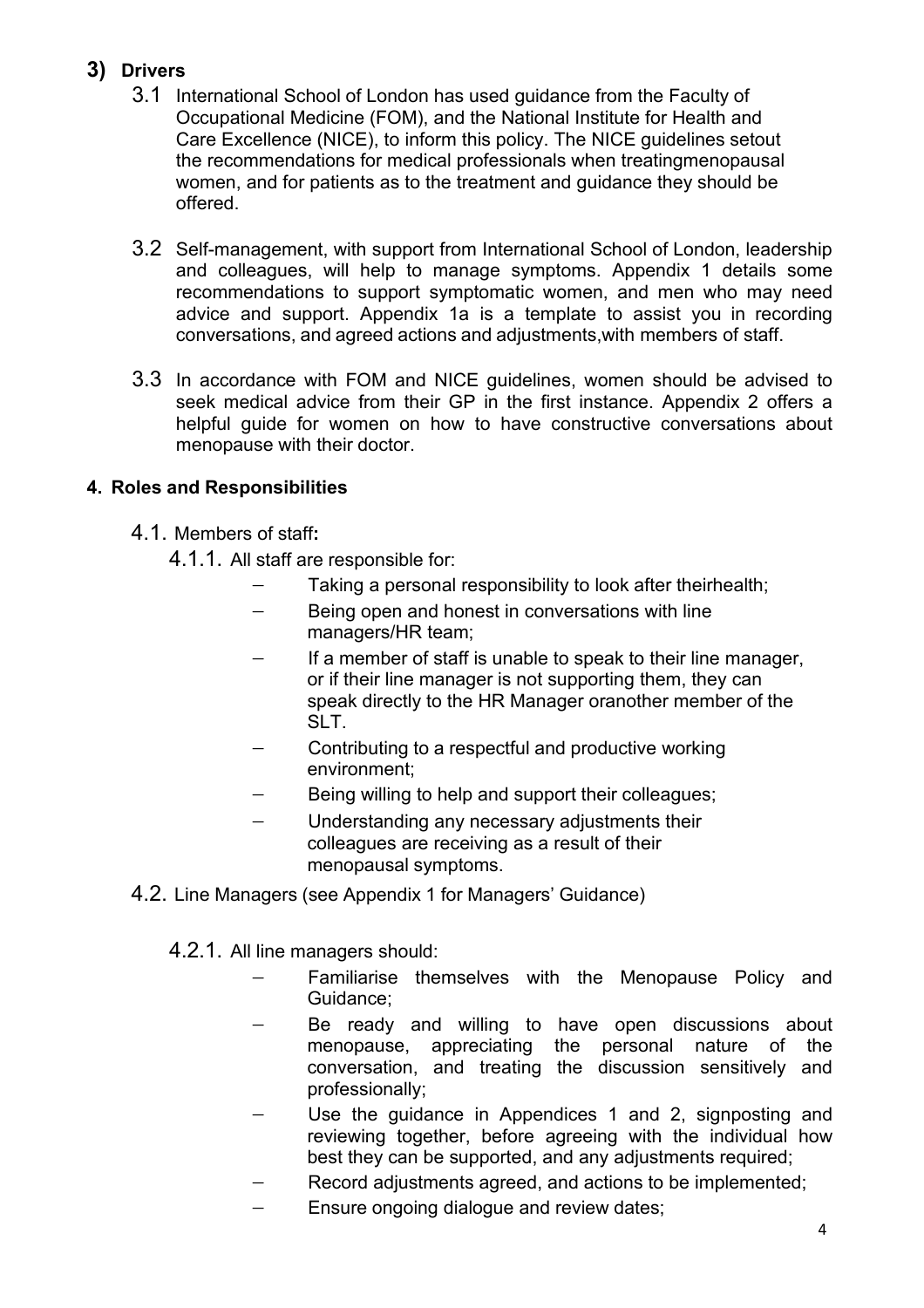Ensure that all agreed adjustments are adhered to.

Where adjustments are unsuccessful, or if symptoms areproving more problematic, the Line Manager may:

- − Discuss a referral to Occupational Health for furtheradvice;
- − Refer the employee to Occupational Health with the assistance and guidance from HR Manager;
- − Review Occupational Health advice, and implementany recommendations, where reasonably practical;
- − Update the action plan, and continue to review.
- 4.3. Occupational Health

4.3.1. The role of Occupational Health is to:

- Carry out an holistic assessment of individuals as to whether or not menopause may be contributing to symptoms/wellbeing, providing advice and guidance inline with up-to-date research;
- − Signpost to appropriate sources of help and advice (refer to Appendix 2 for more information);
- Provide support and advice to SLT and Line Managers in identifying reasonable adjustments, if required;
- 4.4. The HR Manager & SLT

4.4.1. The HR Manager and SLT will:

- Offer guidance to managers on the interpretation of thisPolicy and Guidance;
- Attend training sessions, and develop briefing sessions, for staff;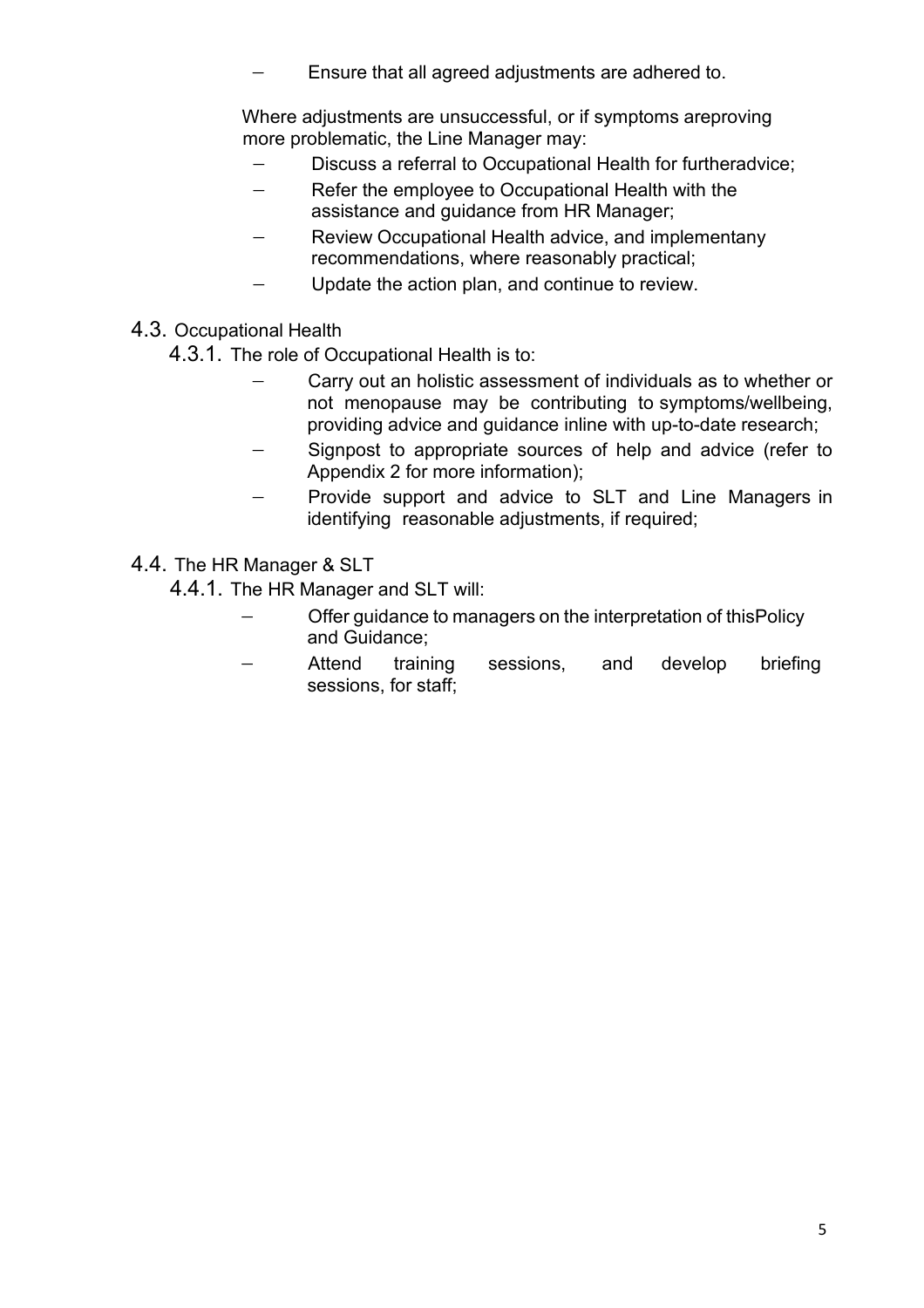Monitor and evaluate the effectiveness of this policy inrespect of related absence levels and performance.

# 4.5. Counselling

4.5.1. Employees may be encouraged to see a Counsellor where appropriate

respectful-respectively headache menopause psychological loss-of-confidence ar loss-of-confiden<br>Phealth-and-wellbeing<br>Dan EMenopause≌ ghormones anxiety panic-attacks enopause inhysically dignity **BD** adiustments hot-flush

**Appendix 1 Line managers' Guidance for colleague discussions**

We recognise that every woman is different, and it is, therefore, not feasible toset out a structured set of specific guidelines.

All advice is given, and written, in accordance with the Faculty of OccupationalMedicine (FOM) recommendations and best practice.

If an employee wishes to speak about their symptoms, or just to talk about howthey are feeling (they may not recognise themselves that they are symptomatic), or if a male employee wishes to speak about a family member,please ensure that you:

- − Allow adequate time to have the conversation;
- − Find an appropriate room to preserve confidentiality;
- − Encourage them to speak openly and honestly;
- − Suggest ways in which they can be supported (see symptoms below) hand out the Menopause Advice Sheet (Appendix 2);
- − Agree actions, and how to implement them (you should use the templateat Appendix 1a to record the meeting, so that all parties agree what has been discussed, and the next steps, before the meeting ends). Ensure that this record is treated as confidential, and is stored securely.
- Agree if other members of the team should be informed, and by whom;
- − Ensure that designated time is allowed for a follow up meeting. Do not relyon quick queries during chance encounters in the corridor or break room.

# **Symptoms Support**

Symptoms can manifest both physically and psychologically, including, but notexhaustively or exclusively those listed below; support for women should be considered as detailed below:

# **Hot Flushes**

- Request temperature control for their work area, such as a fan on their desk (where possible a USB connected desk fan to ensure environmentally friendly) or moving near a window, or away from a heat source;
- − Easy access to drinking water;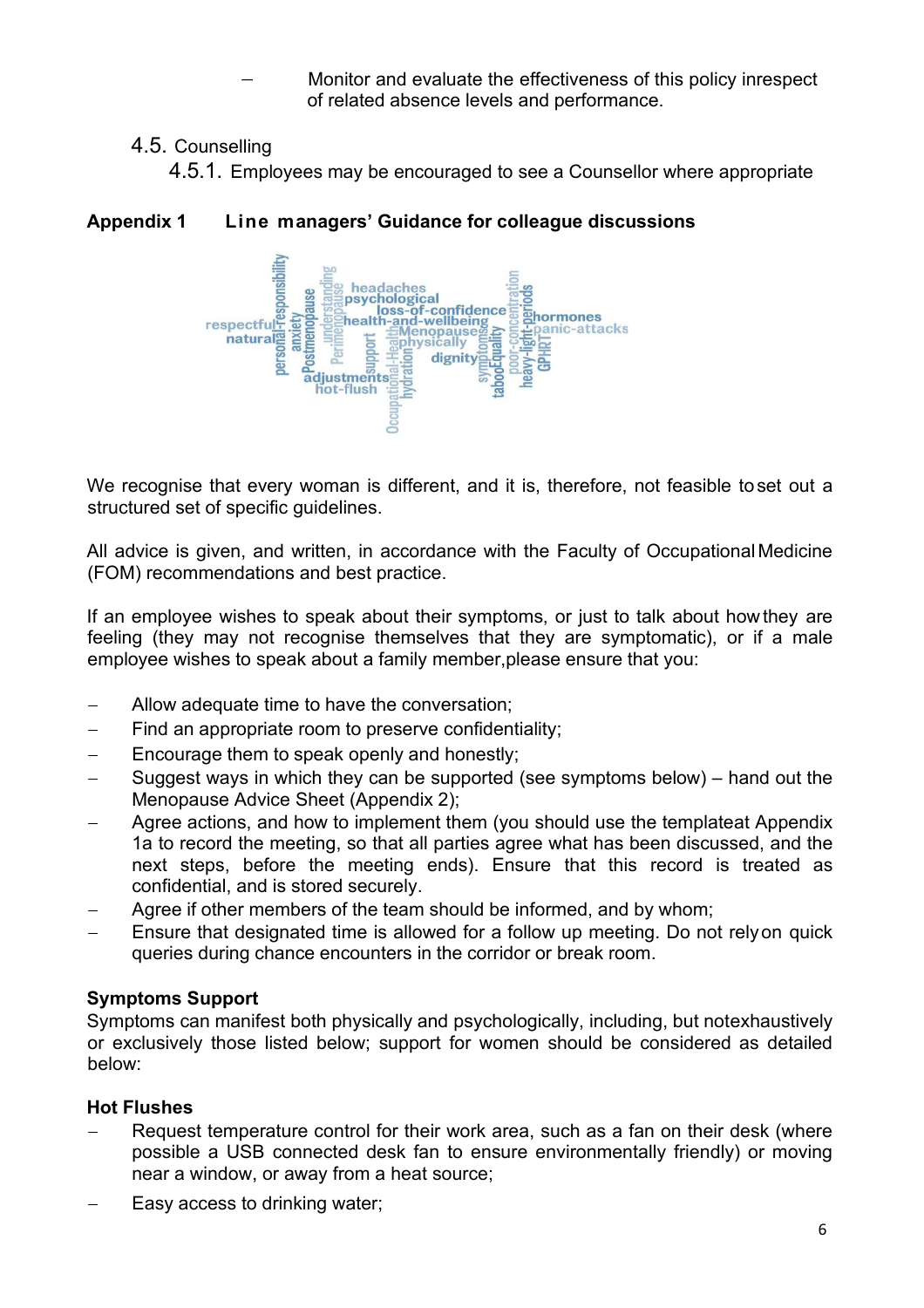Have access to a rest room for breaks if their work involves long periods of standing or sitting, or a quiet area if they need to manage a severe hotflush.

# **Heavy/light Periods**

- − Have permanent access to washroom facilities;
- Ensure storage space is available for a change of clothing.

#### **Headaches**

- − Have ease of access to fresh drinking water;
- − Offer a quiet space to work outside lessons;
- − Offer the choice of using noise-reducing headphones to wear in open offices;
- − Have time out to take medication if needed.

## **Low Mood**

- − Identify a 'buddy' for the colleague to talk to outside of the work area;
- − Identify a 'time out space' to be able to go to 'clear their head';
- − Speak to HR for support options

## **Loss of Confidence**

- Ensure there are regular Personal Development Discussions;
- − Have regular scheduled time with their line manager to discuss any issues;
- − Have a support work plan developed with line manager

## **Poor Concentration**

- − Discuss if there are times of the day when concentration is better or worse,and discuss support that might help;
- − Provide books for lists, action boards, or other memory-assisting equipment;
- Offer the use of noise-reducing headphones to wear in open offices;
- − Reduce interruptions where possible;
- − Have a support plan to catch up with work.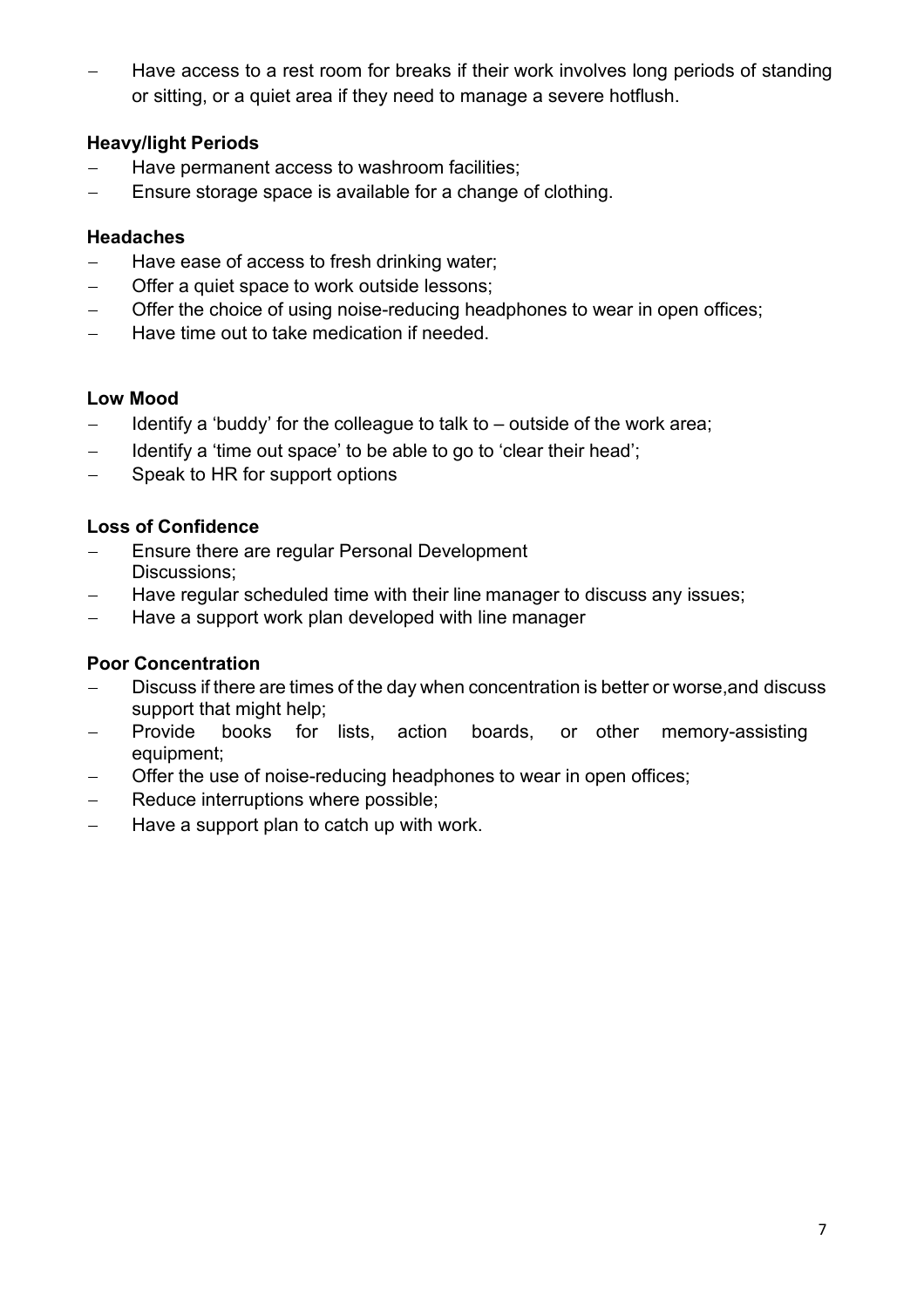# **Anxiety**

- Promote counselling services in school
- − Identify a 'buddy' for the colleague to talk to outside of their work area
- − Be able to have time away from their work to undertake relaxationtechniques;
- − Undertake mindfulness activities such as breathing exercises, or going fora walk.

#### **Panic Attacks**

- − Agree time out from others in meetings, when required, without needing to ask for permission;
- − Identify a 'buddy' outside of work area;
- Be able to have time away from their work to undertake relaxationtechniques;
- − Undertake mindfulness activities such as breathing exercises, or going fora walk.

Discuss whether the member of staff has visited their GP. Depending on the discussion, this may be the next step suggested, particularly if the areas of difficulty are sleeping, panic attacks or anxiety.

If they have visited their GP, and are being supported by them, it may be helpfulat this point to make an Occupational Health referral to give specific advice regarding the workplace.

#### **Appendix 1a Confidential Colleague Discussion – Template**

| Member of staff' details:  |  |                  |  |  |
|----------------------------|--|------------------|--|--|
| <b>Name</b>                |  | <b>Job Title</b> |  |  |
| <b>Department/Division</b> |  | Location         |  |  |
|                            |  |                  |  |  |
|                            |  |                  |  |  |

| <b>Present at meeting (line manager</b><br>name and position) |  |
|---------------------------------------------------------------|--|
| Date of<br>discussion                                         |  |

## **Summary of Discussion:**

#### **Agreed Actions/Adjustments:**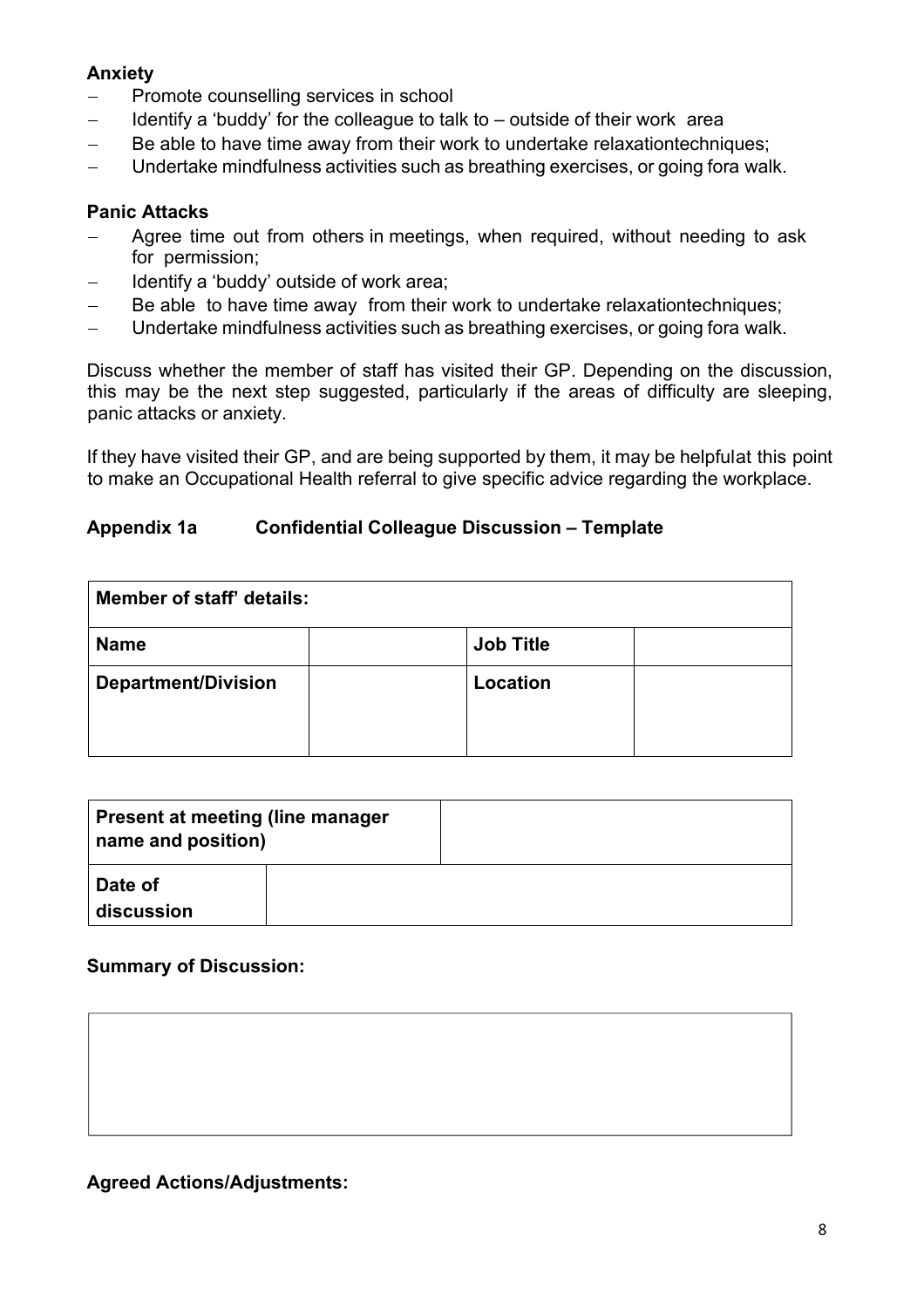| Date of next review meeting |
|-----------------------------|
|                             |
| Signed (Member of staff)    |
|                             |

Signed (line manager)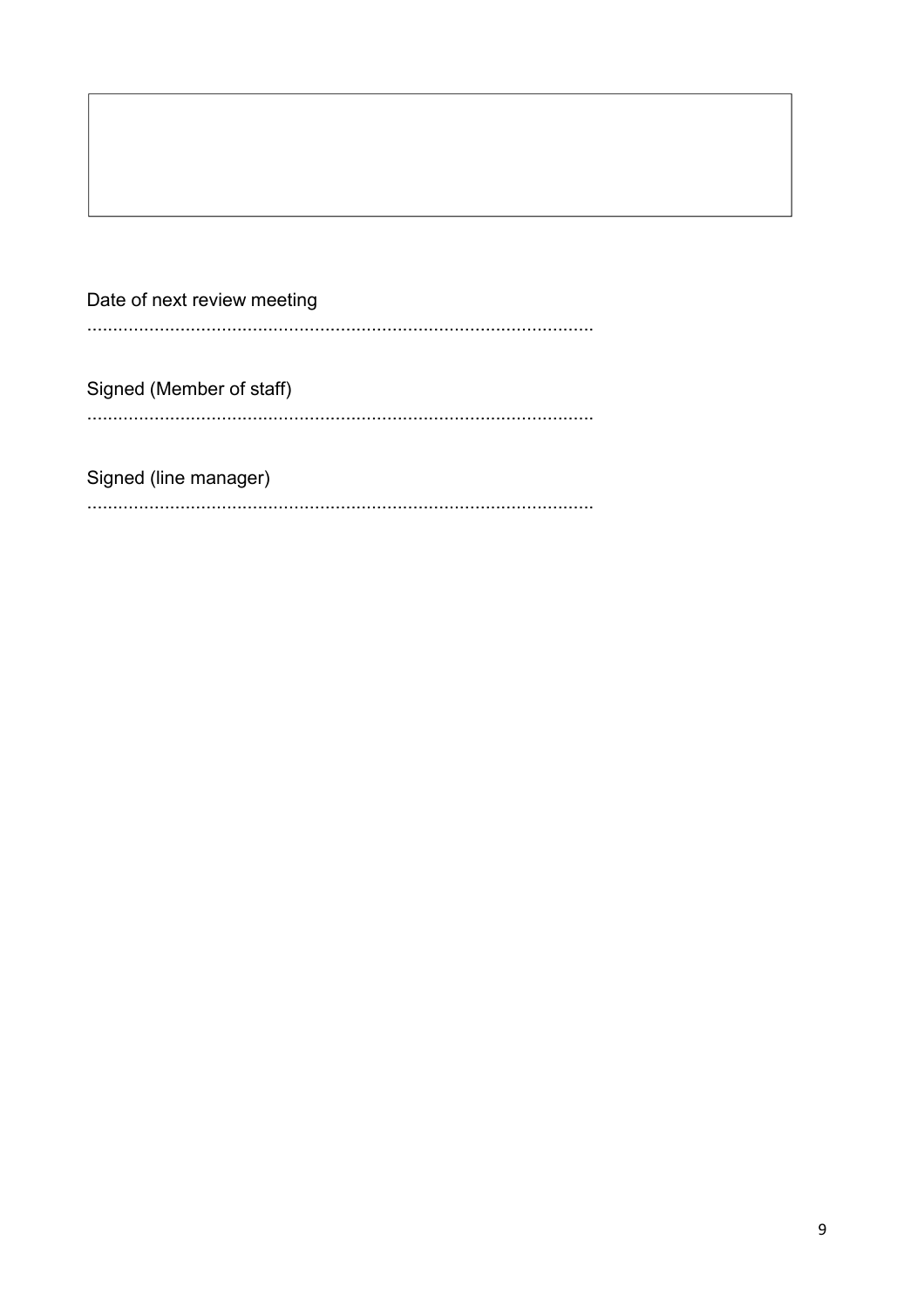#### **Appendix 2 Menopause Advice Sheet – How to talk to your GPabout menopause**

If you are suffering from menopausal symptoms to the point they're getting in the way of you enjoying life, it's time to talk to your doctor. But, sometimes, that's easier said than done.

We all know how difficult it can often be just to get an appointment, and then it's often only ten minutes. And talking about symptoms can be hard, let alone if you feel rushed or unprepared. So, what can you do? We've put together some helpful, straightforward tips to help you get the best from your appointment.

**Don't wait**. It is all too common for women to feel they must simply 'put up' with [menopausal symptoms](https://henpicked.net/what-are-the-symptoms-of-menopause/) as a part of life, but if they are affecting you, thereare things you can do, and support available. There is no need to wait until symptoms feel unbearable.

**Read the NICE guidelines**. This stands for National Institute for Health and Care Excellence and these guidelines are what your doctor will use to determine the type of conversations to have with you and treatments to offer. There are [guidelines for](https://www.nice.org.uk/guidance/ng23/ifp/chapter/About-this-information) patient[s,](https://www.nice.org.uk/guidance/ng23/ifp/chapter/About-this-information)  which are really useful to read before you see your GP, so you know what to expect.

**Prepare for your appointment.** It's easier for your doctor to understand what's going on if you provide them with all the information. That may sound obvious, but blood tests to say where you are on the menopause transition aren't always available or accurate – your hormones can fluctuate daily duringthis time. So, your doctor will be thinking about what to recommend for you, based on your symptoms.

**Keep a list of your [symptoms](https://www.nhs.uk/conditions/menopause/symptoms/)**[, y](https://www.nhs.uk/conditions/menopause/symptoms/)our menstrual cycle, hot flushes, how you'refeeling, and any changes you've noticed. Write them down, and take them toyour appointment. Your doctor will thank you for it, and it's more likely that together, you'll find the right solution faster. And, if you have any preferencesabout how you manage your symptoms, tell them that too – for example, if you'd like to try hormone replacement therapy (HRT), or not.

**Ask the receptionist which doctor** is best to talk to about menopause. Theyare often the fount of all knowledge at a surgery, and can help you find the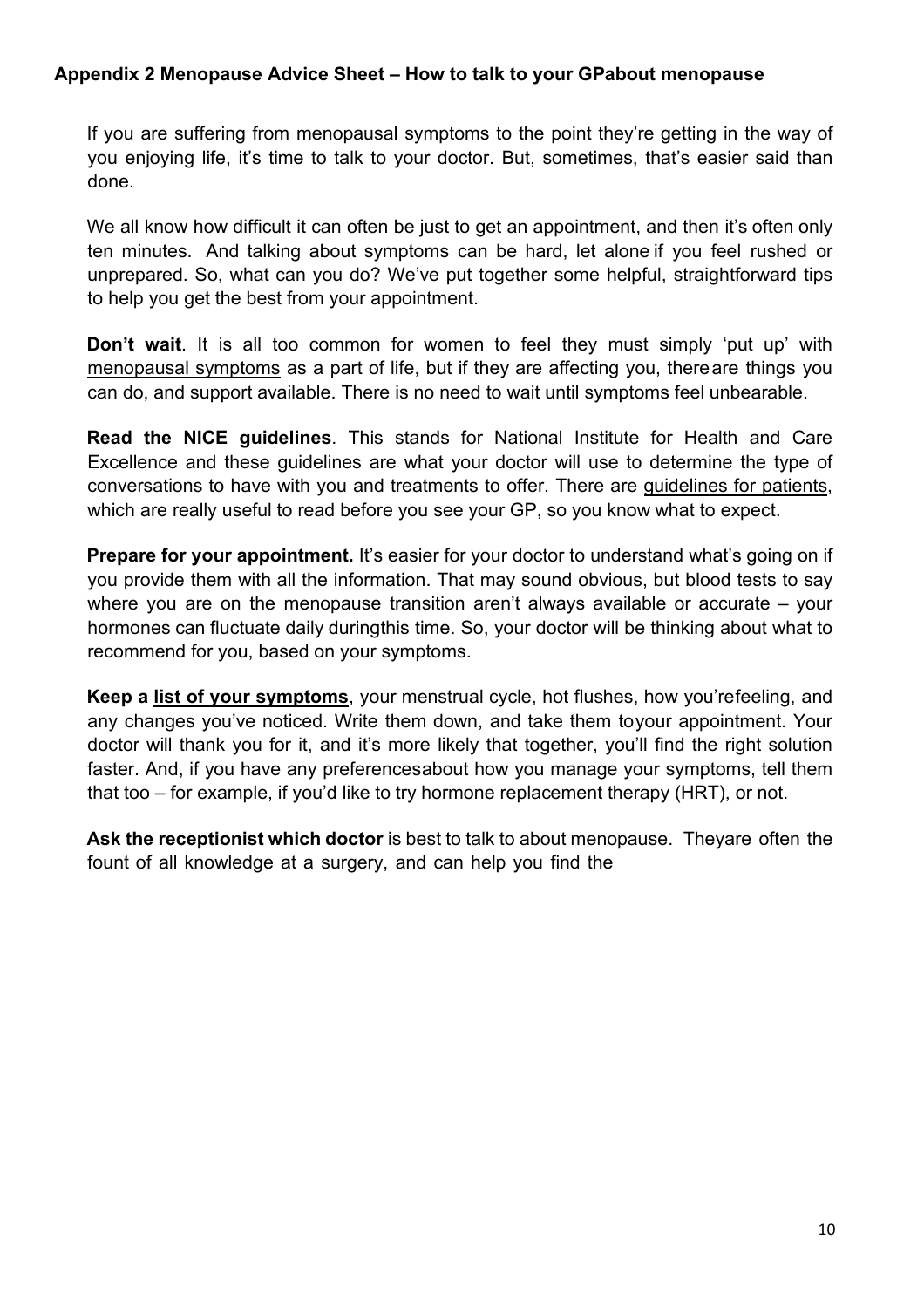best person to speak to – it might not be your usual GP, it could be someone who has had special training in the subject.

**Ask for a longer appointment**. If you don't think your standard appointmentwill be long enough, try to book a double appointment, as some surgeries do offer this.

**Don't be afraid to ask for a second opinion**. If you don't feel you've receivedthe help you need, ask to speak to someone else. Don't be put off, you knowhow you're feeling, and how it's affecting you.

**Ask if there is a menopause clinic in your area**. Occasionally, there are regional clinics, specifically devoted to menopause. If there is one in your area,and you think this would be helpful, ask for a referral.

**Take your partner or a friend with you**. The chances are, you spend your life supporting others and, during menopause, it's [your turn to ask them for](https://henpicked.net/asking-for-support-through-menopause/) [support.](https://henpicked.net/asking-for-support-through-menopause/) Your partner, or a friend, will know how the symptoms are affecting you. They could support you at the appointment, and also find out how they can continue supporting you.

## **What to expect from your doctor**

There are certain things a GP should – and should not – do during your appointment.

#### **They should:**

- Talk to you about your [lifestyle,](https://henpicked.net/exercise-and-nutrition-during-menopause/) and how to manage both your symptoms, and your longer-term health;
- Offer advice on hormone [replacement](https://henpicked.net/menopause-getting-the-right-treatment/) therapy and other [non-medicaloptions;](https://henpicked.net/a-natural-approach-to-menopause/)
- − Talk to you about the safety and effectiveness of any treatment.

## **They should not:**

- − Tell you that it's just that time of your life. Yes, menopause is a natural stage, but please don't feel that means you should have to put up with every symptom without help;
- Tell you they don't prescribe HRT. It's up to you what you want to try, and for them to say whether it could be right for you, depending on your medical history;